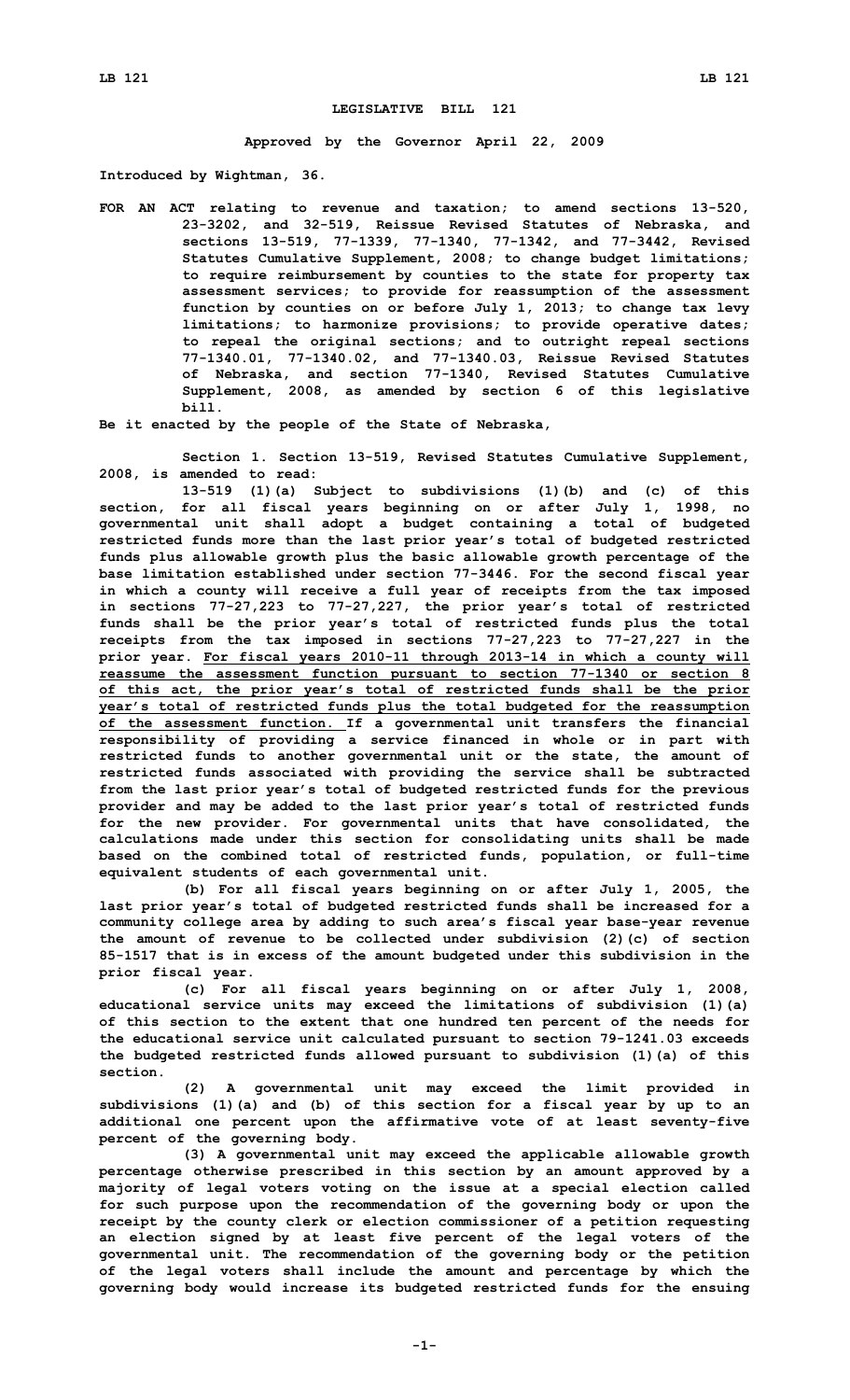**year over and above the current year's budgeted restricted funds. The county clerk or election commissioner shall call for <sup>a</sup> special election on the issue within fifteen days after the receipt of such governing body recommendation or legal voter petition. The election shall be held pursuant to the Election Act, and all costs shall be paid by the governing body. The issue may be approved on the same question as <sup>a</sup> vote to exceed the levy limits provided in section 77-3444.**

**(4) In lieu of the election procedures in subsection (3) of this section, any governmental unit may exceed the allowable growth percentage otherwise prescribed in this section by an amount approved by <sup>a</sup> majority of legal voters voting at <sup>a</sup> meeting of the residents of the governmental unit, called after notice is published in <sup>a</sup> newspaper of general circulation in the governmental unit at least twenty days prior to the meeting. At least ten percent of the registered voters residing in the governmental unit shall constitute <sup>a</sup> quorum for purposes of taking action to exceed the allowable growth percentage. If <sup>a</sup> majority of the registered voters present at the meeting vote in favor of exceeding the allowable growth percentage, <sup>a</sup> copy of the record of that action shall be forwarded to the Auditor of Public Accounts along with the budget documents. The issue to exceed the allowable growth percentage may be approved at the same meeting as <sup>a</sup> vote to exceed the limits or final levy allocation provided in section 77-3444.**

**Sec. 2. Section 13-520, Reissue Revised Statutes of Nebraska, is amended to read:**

**13-520 The limitations in section 13-519 shall not apply to (1) restricted funds budgeted for capital improvements, (2) restricted funds expended from <sup>a</sup> qualified sinking fund for acquisition or replacement of tangible personal property with <sup>a</sup> useful life of five years or more, (3) restricted funds pledged to retire bonded indebtedness, used by <sup>a</sup> public airport to retire interest-free loans from the Department of Aeronautics in lieu of bonded indebtedness at <sup>a</sup> lower cost to the public airport, or used to pay other financial instruments that are approved and agreed to before July 1, 1999, in the same manner as bonds by <sup>a</sup> governing body created under section 35-501, (4) restricted funds budgeted in support of <sup>a</sup> service which is the subject of an agreement or <sup>a</sup> modification of an existing agreement whether operated by one of the parties to the agreement or by an independent joint entity or joint public agency, (5) restricted funds budgeted to pay for repairs to infrastructure damaged by <sup>a</sup> natural disaster which is declared <sup>a</sup> disaster emergency pursuant to the Emergency Management Act, (6) restricted funds budgeted to pay for judgments, except judgments or orders from the Commission of Industrial Relations, obtained against <sup>a</sup> governmental unit which require or obligate <sup>a</sup> governmental unit to pay such judgment, to the extent such judgment is not paid by liability insurance coverage of <sup>a</sup> governmental unit, or (7) the dollar amount by which restricted funds budgeted by <sup>a</sup> natural resources district to administer and implement ground water management activities and integrated management activities under the Nebraska Ground Water Management and Protection Act exceed its restricted funds budgeted to administer and implement ground water management activities and integrated management activities for FY2003-04, or (8) restricted funds budgeted to pay for the reassumption of the assessment function pursuant to section 77-1340 or section 8 of this act in fiscal years 2010-11 through 2013-14.**

**Sec. 3. Section 23-3202, Reissue Revised Statutes of Nebraska, is amended to read:**

**23-3202 No person, except the Property Tax Administrator performing the assessment function pursuant to section 77-1340, shall be eligible to file for, be appointed to, or hold the office of county assessor or serve as deputy assessor in any county of this state unless he or she holds <sup>a</sup> county assessor certificate issued pursuant to section 77-422.**

**Sec. 4. Section 32-519, Reissue Revised Statutes of Nebraska, is amended to read:**

**32-519 (1) Except as provided in sections 22-417 and 77-1340, section 22-417, at the statewide general election in 1990 and each four years thereafter, <sup>a</sup> county assessor shall be elected in each county having <sup>a</sup> population of more than three thousand five hundred inhabitants and more than one thousand two hundred tax returns. The county assessor shall serve for <sup>a</sup> term of four years.**

**(2) The county board of any county shall order the submission of the question of electing <sup>a</sup> county assessor in the county to the registered voters of the county at the next statewide general election upon presentation of <sup>a</sup> petition to the county board (a) conforming to the provisions of section 32-628, (b) not less than sixty days before any statewide general election, (c) signed by at least ten percent of the registered voters of the county secured in not less than two-fifths of the townships or precincts of the**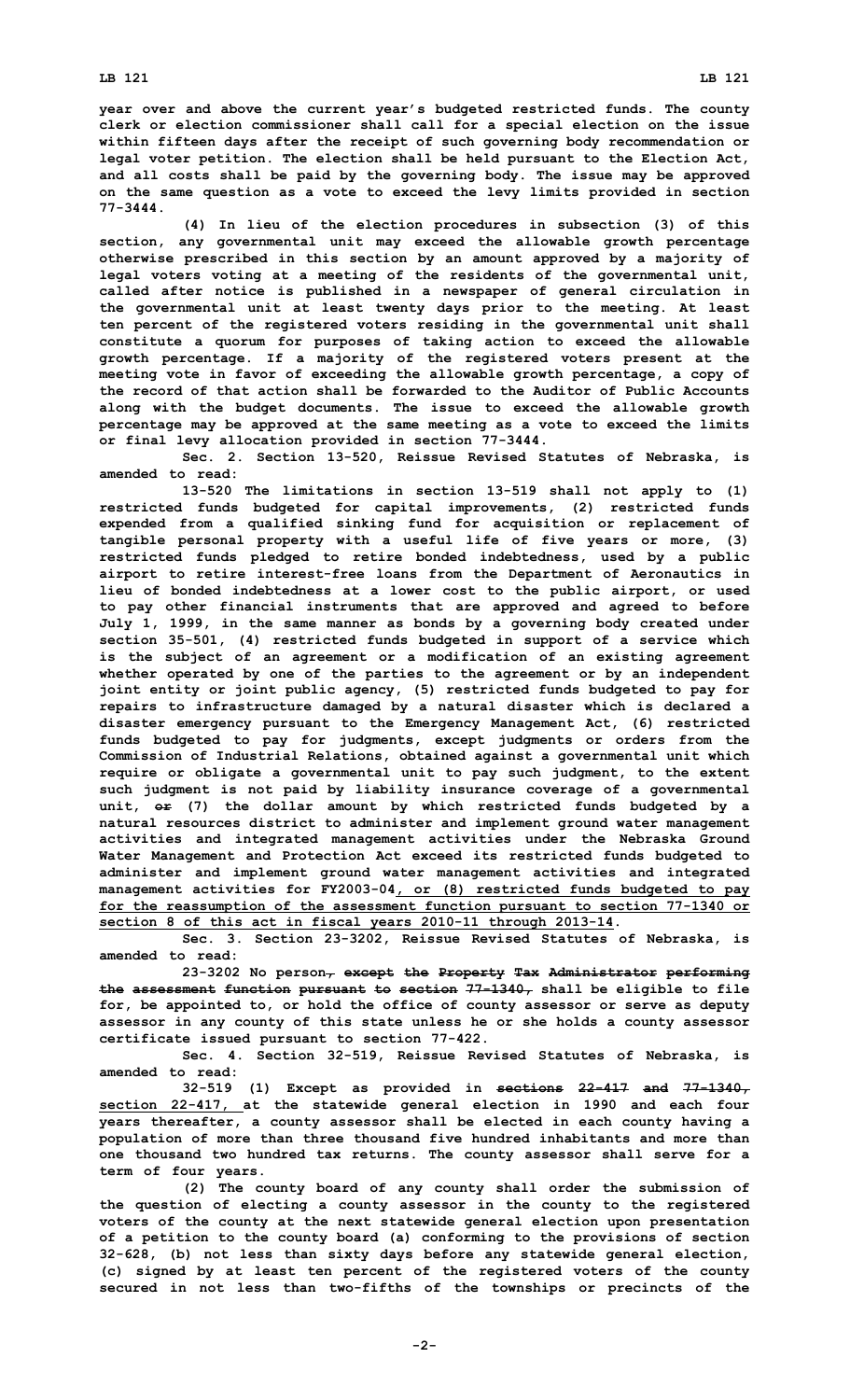**county, and (d) asking that the question be submitted to the registered voters in the county. The form of submission upon the ballot shall be as follows: For election of county assessor; Against election of county assessor. If <sup>a</sup> majority of the votes cast on the question are against the election of <sup>a</sup> county assessor in such county, the duties of the county assessor shall be performed by the county clerk and the office of county assessor shall either cease with the expiration of the term of the incumbent or continue to be abolished if no such office exists at such time. If <sup>a</sup> majority of the votes cast on the question are in favor of the election of <sup>a</sup> county assessor, the office shall continue or <sup>a</sup> county assessor shall be elected at the next statewide general election.**

**(3) The county assessor shall meet the qualifications found in sections 23-3202 and 23-3204. The county assessor shall be elected on the partisan ballot.**

**Sec. 5. Section 77-1339, Revised Statutes Cumulative Supplement, 2008, is amended to read:**

**77-1339 (1) Any two or more contiguous counties may enter into an agreement for joint or cooperative performance of the assessment function.**

**(2) Such agreement shall provide for:**

**(a) The division, merger, or consolidation of administrative functions between or among the parties, or the performance thereof by one county on behalf of all the parties;**

**(b) The financing of the joint or cooperative undertaking;**

**(c) The rights and responsibilities of the parties with respect to the direction and supervision of work to be performed under the agreement;**

**(d) The duration of the agreement and procedures for amendment or termination thereof; and**

**(e) Any other necessary or appropriate matters.**

**(3) The agreement may provide for the suspension of the powers and duties of the office of county assessor in any one or more of the parties.**

**(4) Unless the agreement provides for the performance of the assessment function by the assessor of one county for and on behalf of all other counties party thereto, the agreement shall prescribe the manner of electing the assessor, and the employees of the office, who shall serve pursuant to the agreement. Each county party to the agreement shall be represented in the procedure for choosing such assessor. No person shall be appointed assessor pursuant to an agreement who could not be so appointed for <sup>a</sup> single county. Except to the extent made necessary by the multicounty character of the assessment agency, qualifications for employment as assessor or in the assessment agency and terms and conditions of work shall be similar to those for the personnel of <sup>a</sup> single county assessment agency. Any county may include in any one or more of its employee benefit programs an assessor serving pursuant to an agreement made under this section and the employees of the assessment agency. As nearly as practicable, such inclusion shall be on the same basis as for similar employees of <sup>a</sup> single county only. An agreement providing for the joint or cooperative performance of the assessment function may provide for such assessor and employee coverage in county employee benefit programs.**

**(5) No agreement made pursuant to the provisions of this section shall take effect until it has been approved in writing by the Tax Commissioner.**

**(6) Copies of any agreement made pursuant to the provisions of this section, and of any amendment thereto, shall be filed in the office of the Tax Commissioner and county board of the counties involved.**

**Sec. 6. Section 77-1340, Revised Statutes Cumulative Supplement, 2008, is amended to read:**

**77-1340 (1) The county board of <sup>a</sup> county may, by resolution, request the Property Tax Administrator to assume the duties, responsibilities, and authority of the county assessor and to perform the same in and for the county. Such <sup>a</sup> resolution must be adopted on or before October 31, 2006, and every other year thereafter.**

**(2) If the Property Tax Administrator finds that direct state performance of the duties, responsibilities, and authority of the county assessor will be either (a) necessary or desirable for the economic and efficient performance thereof or (b) necessary or desirable for improving the quality of assessment in the state, he or she may recommend assumption of such duties, responsibilities, and authority. The Tax Commissioner shall decide whether to recommend assumption and deliver such recommendation to the Governor and the Legislature by December 15, 2006, and every other year thereafter.**

**(3) The Tax Commissioner may recommend assuming the duties, responsibilities, and authority of the county assessor or reject assuming such**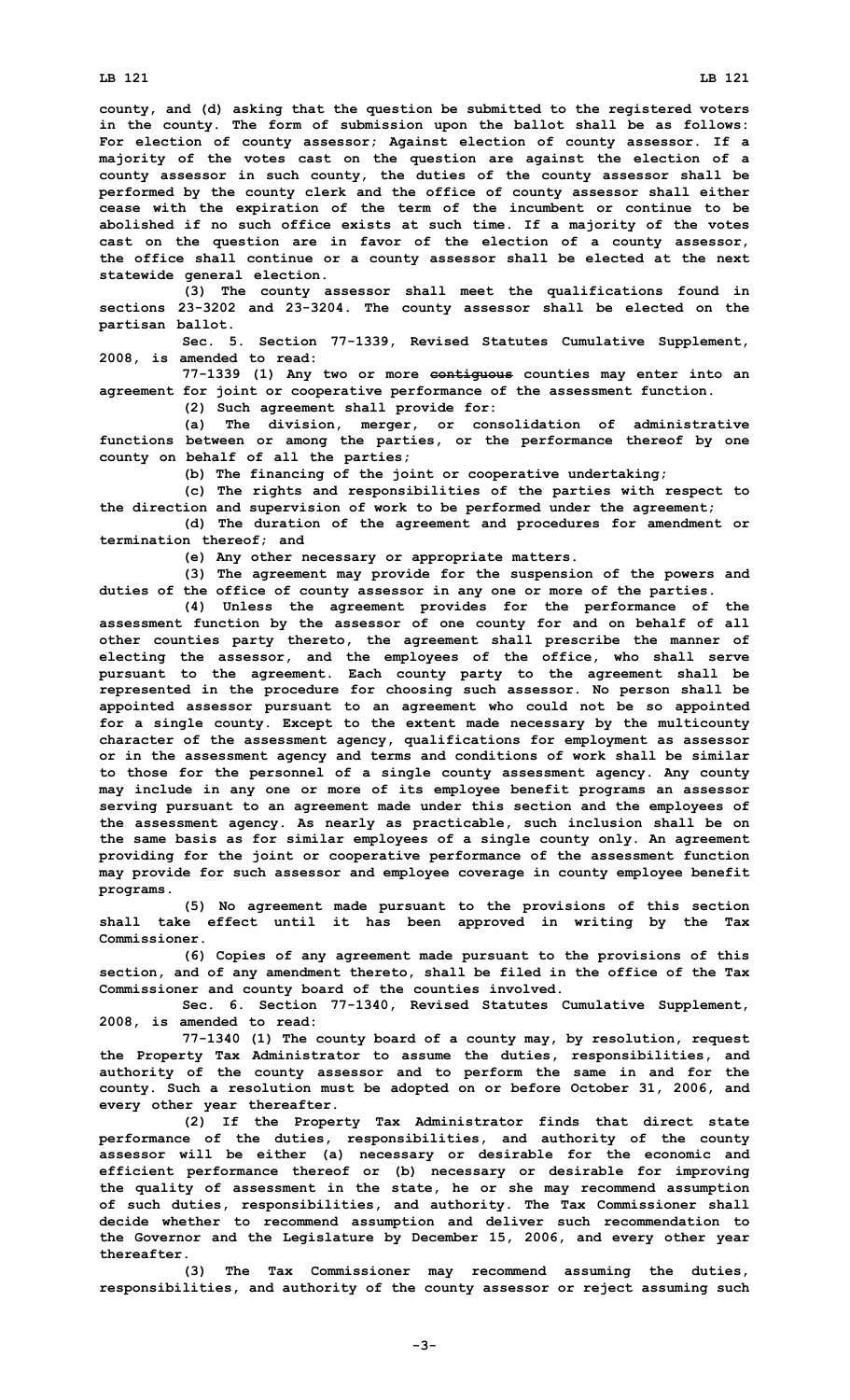**duties, responsibilities, and authority. If the Tax Commissioner rejects the request, the assessment function shall not be transferred and the county may make another request.**

**(4) Upon <sup>a</sup> recommendation by the Tax Commissioner that the assumption of the assessment function should be undertaken according to the criteria in subsection (2) of this section, the Tax Commissioner shall request from the Legislature <sup>a</sup> sufficient appropriation in the next regular session of the Legislature following the recommendation to assume the assessment function. If the appropriation is not made, the Tax Commissioner shall notify the county on or before July 1 that the assessment function will not be undertaken. If <sup>a</sup> sufficient appropriation is made, the Tax Commissioner shall notify the county on or before July 1 that the assessment function will be undertaken beginning the next following July 1.**

**(5) If the Tax Commissioner recommends assumption of the assessment function and the Legislature makes an appropriation which the Tax Commissioner determines is sufficient to undertake the assumption, then commencing on the second July 1 after the adoption of the resolution by the county board, (a) the Property Tax Administrator shall undertake and perform the assessment function and all other duties and functions of the county assessor's office, including appraisal and reappraisal, (b) the office and functions of the county assessor shall be suspended, and (c) the performance of the assessment function by the Property Tax Administrator shall be deemed performance by the county assessor. Upon the assumption of the assessment function by the Property Tax Administrator, the term of office of the incumbent county assessor shall terminate and the county need no longer elect <sup>a</sup> county assessor pursuant to section 32-519. At that time, the county assessor and the employees of the county assessor's office shall become state employees with the status of newly hired employees except as provided in section 77-1340.02. No transferred county assessor or employee shall incur <sup>a</sup> loss of income or the right to participate in state-sponsored benefits as <sup>a</sup> result of becoming <sup>a</sup> state employee with the status of <sup>a</sup> newly hired employee pursuant to this section.**

**(6) Beginning July 1, 2010, the Property Tax Administrator shall bill each county for which the Property Tax Administrator has assumed the assessment function under this section for the services rendered on <sup>a</sup> quarterly basis. Beginning July 1, 2010, through June 30, 2011, the Property Tax Administrator shall bill twenty-five percent of the cost of the services rendered; beginning July 1, 2011, through June 30, 2012, the Property Tax Administrator shall bill fifty percent of the cost of the services rendered; and beginning July 1, 2012, through June 30, 2013, the Property Tax Administrator shall bill seventy-five percent of the cost of the services rendered. Reimbursements to the Department of Revenue shall be credited to the Department of Revenue Property Assessment Division Cash Fund.**

**(7) The county board of <sup>a</sup> county may, by resolution, reassume the assessment function prior to November 1, 2009, for fiscal year 2010-11, prior to September 1, 2010, for fiscal year 2011-12, and prior to September 1, 2011, for fiscal year 2012-13. The county board shall appoint an individual with <sup>a</sup> valid assessor's certificate to the position of county assessor. The appointment shall be effective July 1 of the year following the adoption of the resolution. On July 1 of such year, the appointed county assessor shall assume the title and perform the assessment functions and any other duties mandated of the office of county assessor. The appointed assessor shall continue to perform the county assessor's duties until an assessor is elected at the next election. At the close of business on June 30 of the year following the adoption of the resolution, the Property Tax Administrator shall cease his or her performance of the county assessment function. The Property Tax Administrator shall at that time transfer all books, files, and similar records with regard to the county assessment function of the county and all furniture, computers, and other equipment and property used by the state to perform the county assessment function, other than motor vehicles, to the county assessor. All contracts of the Department of Revenue pertaining to the operation of the county assessment function shall be assumed by the county until the expiration of the contract. On July 1 of the year following the adoption of the resolution, the employees of the Department of Revenue involved in the performance of the county assessment function in that county shall become county employees by operation of law.**

**Sec. 7. Section 77-1342, Revised Statutes Cumulative Supplement, 2008, is amended to read:**

**77-1342 There is hereby created <sup>a</sup> fund to be known as the Department of Revenue Property Assessment Division Cash Fund to which shall be credited all money received by the Department of Revenue for services performed for county and multicounty assessment districts, for**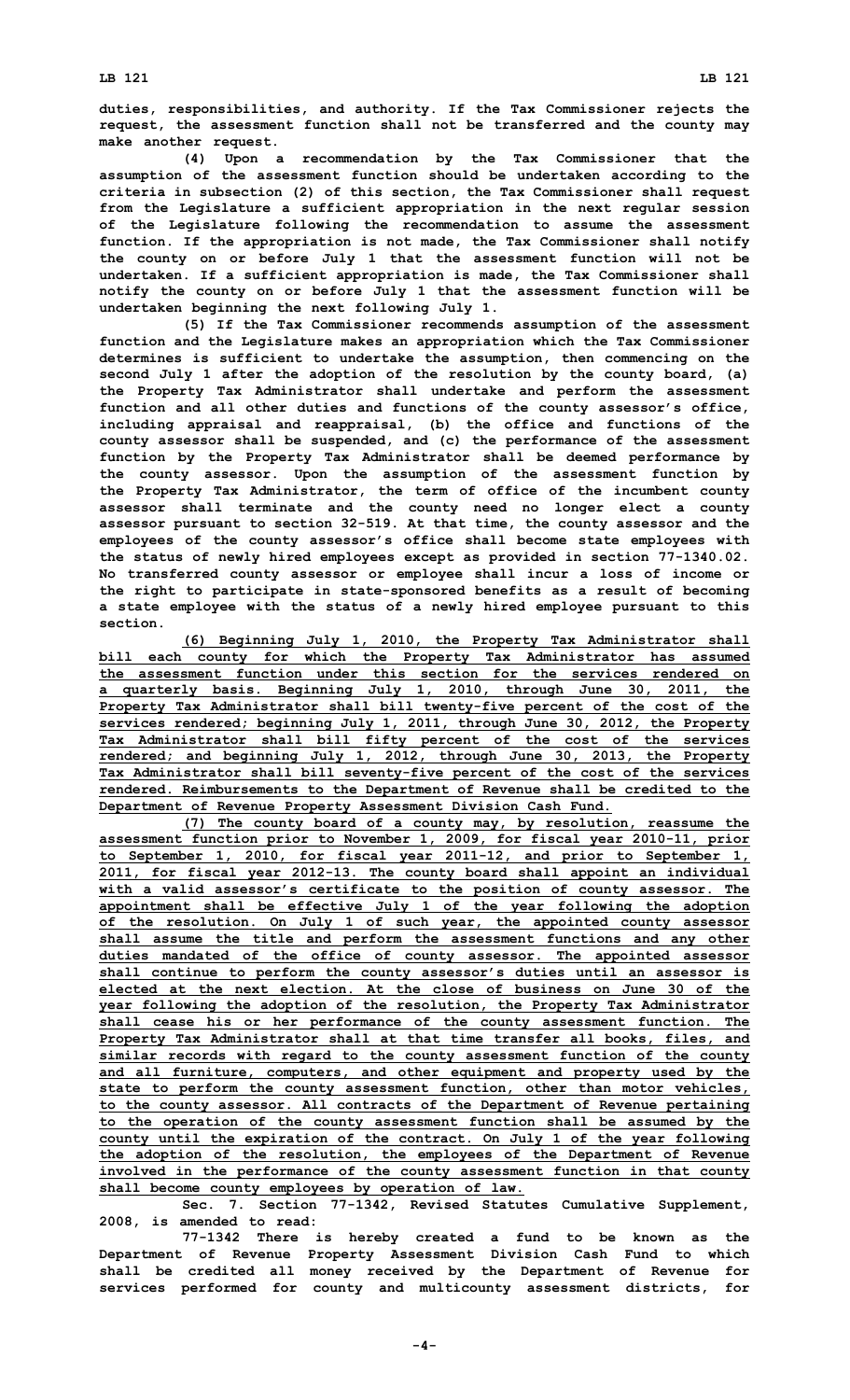**charges for publications, manuals, and lists, as an assessor's examination fee authorized by section 77-421, and under the provisions of sections 60-3,202, 77-684, and 77-1250, and 77-1340. The fund shall be used to carry out any duties and responsibilities of the department. The county or multicounty assessment district shall be billed by the department for services rendered. Reimbursements to the department shall be credited to the fund, and expenditures therefrom shall be made only when such funds are available. The department shall only bill for the actual amount expended in performing the service.**

**The fund shall not, at the close of each year, be lapsed to the General Fund. Any money in the Department of Revenue Property Assessment Division Cash Fund available for investment shall be invested by the state investment officer pursuant to the Nebraska Capital Expansion Act and the Nebraska State Funds Investment Act.**

**Any money in the Department of Property Assessment and Taxation Cash Fund on July 1, 2007, shall be transferred to the Department of Revenue Property Assessment Division Cash Fund on such date.**

**Sec. 8. (1) On July 1, 2013, the Property Tax Administrator shall relinquish the property assessment function in all counties that transferred the assessment function to the Property Tax Administrator and have not reassumed the assessment function prior to such date.**

**(2) On July 1, 2013, the employees of the Department of Revenue involved in the performance of the county assessment function shall become county employees by operation of law.**

**(3) At the close of business on June 30, 2013, the Property Tax Administrator shall cease his or her performance of the county assessment function and the county assessor appointed pursuant to subsection (4) of this section shall assume the county assessment function. The Property Tax Administrator shall at that time transfer all books, files, and similar records with regard to the county assessment function of the county and all furniture, computers, and other equipment and property used by the state to perform the county assessment function, other than motor vehicles, to the county assessor.**

**(4) In such counties, the county board shall appoint an individual with <sup>a</sup> valid assessor's certificate to the position of county assessor. The appointment shall be effective July 1, 2013. On July 1, 2013, the appointed county assessor shall assume the title and perform the assessment functions and any other duties mandated of the office of county assessor. The appointed assessor shall continue to perform the county assessor's duties until an assessor is elected at the next election.**

**(5) The Property Tax Administrator shall provide to each county board of <sup>a</sup> county that transferred the assessment function to the Property Tax Administrator on or before October 1, 2009, <sup>a</sup> line-item allocation of its total cost of the assessment function for the fiscal year ending June 30, 2009. This allocation of costs shall also identify the costs attributable to those employees that perform duties in more than one county.**

**(6) All contracts of the Department of Revenue pertaining to the operation of the county assessment function shall be assumed by the county until the expiration of the contract.**

**(7) Counties in which there are employees of the department who provide services to more than one county shall enter into an agreement pursuant to section 77-1339 for the continued performance of the services provided by the employee. No agreement pursuant to section 77-1339 is necessary if one of the counties in which the employee is providing services agrees to retain the employee as <sup>a</sup> permanent full-time employee.**

**Sec. 9. (1)(a) On the date of employment transfer, all employees of the Department of Revenue transferred to <sup>a</sup> county pursuant to section 77-1340 or section 8 of this act shall immediately have the right to participate in the particular county employees retirement plan and shall have all retirement funds transferred from the State Employees Retirement System of the State of Nebraska.**

**(b) For transferred employees who are transferring retirement funds, the amount transferred shall equal the employee and employer accounts of the transferring employee plus earnings on those amounts during the period of employment with the state.**

**(2) Upon the completion of the transfer of funds pursuant to subsection (1) of this section, the transferred employee shall receive vesting credit for such employee's years of participation in the retirement system of the county from which the employee was transferred, if any, plus all years of participation in the State Employees Retirement System. Each employee that was employed by the department after the assessment function was transferred from the county shall receive vesting credit for such employee's years of**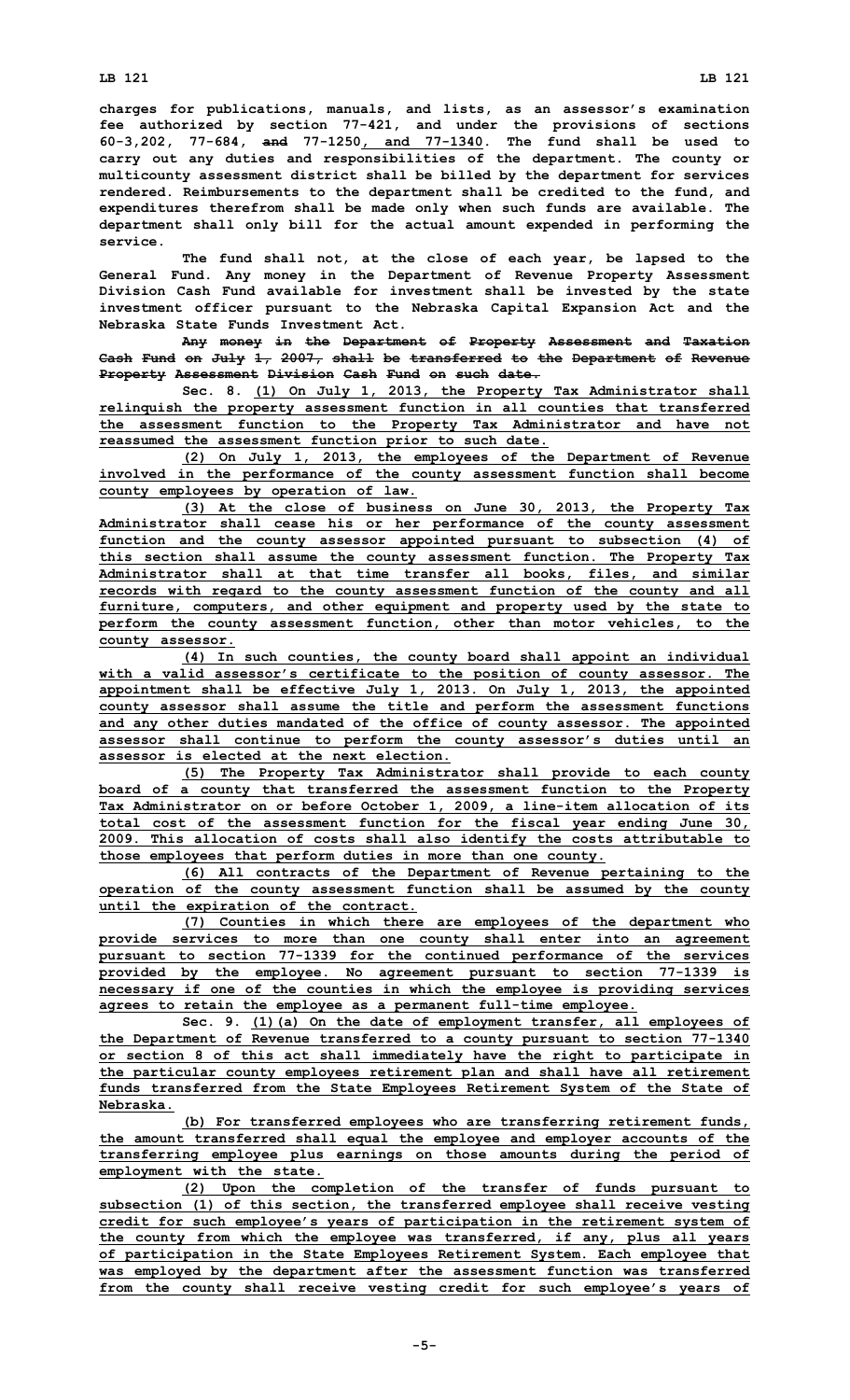**participation in the State Employees Retirement System.**

**Sec. 10. (1) Each employee of the Department of Revenue transferred to <sup>a</sup> county pursuant to section 77-1340 or section 8 of this act shall be paid for his or her accrued vacation leave hours based on his or her straight-time rate of pay and, notwithstanding section 81-1324, for twenty-five percent of the value of his or her accrued sick leave hours based on his or her straight-time rate of pay. For purposes of this subsection, straight-time rate of pay means the rate of pay in effect on June 30 of the year of transfer. The state shall reimburse employees on the date of employment transfer.**

**(2) <sup>A</sup> transferred employee may credit years of service with both the county and state toward the accrual rate for sick leave and vacation leave plans. The transferred employee shall not receive any additional accrual rate value for county benefits until the employee meets the qualifications for the increased accrual rates pursuant to the county's requirements.**

**(3) The transferred employee may participate in and be covered by the county's insurance program. The waiting period for medical insurance coverage of <sup>a</sup> transferred employee shall be waived, and any preexisting condition clause in the county's insurance program shall be waived if the transferred employee has health insurance under the Nebraska State Insurance Program or comparable health insurance coverage immediately prior to the date of employment transfer.**

**Sec. 11. Section 77-3442, Revised Statutes Cumulative Supplement, 2008, is amended to read:**

**77-3442 (1) Property tax levies for the support of local governments for fiscal years beginning on or after July 1, 1998, shall be limited to the amounts set forth in this section except as provided in section 77-3444.**

**(2)(a) Except as provided in subdivision (2)(e) of this section, school districts and multiple-district school systems, except learning communities and school districts that are members of learning communities, may levy <sup>a</sup> maximum levy of one dollar and five cents per one hundred dollars of taxable valuation of property subject to the levy.**

**(b) For each fiscal year, learning communities may levy <sup>a</sup> maximum levy for the general fund budgets of member school districts of ninety-five cents per one hundred dollars of taxable valuation of property subject to the levy. The proceeds from the levy pursuant to this subdivision shall be distributed pursuant to section 79-1073.**

**(c) Except as provided in subdivision (2)(e) of this section, for each fiscal year, school districts that are members of learning communities may levy for purposes of such districts' general fund budget and special building funds <sup>a</sup> maximum combined levy of the difference of one dollar and five cents on each one hundred dollars of taxable property subject to the levy minus the learning community levies pursuant to subdivisions (2)(b) and (2)(g) of this section for such learning community.**

**(d) Excluded from the limitations in subdivisions (2)(a) and (2)(c) of this section are amounts levied to pay for sums agreed to be paid by <sup>a</sup> school district to certificated employees in exchange for <sup>a</sup> voluntary termination of employment and amounts levied to pay for special building funds and sinking funds established for projects commenced prior to April 1, 1996, for construction, expansion, or alteration of school district buildings. For purposes of this subsection, commenced means any action taken by the school board on the record which commits the board to expend district funds in planning, constructing, or carrying out the project.**

**(e) Federal aid school districts may exceed the maximum levy prescribed by subdivision (2)(a) or (2)(c) of this section only to the extent necessary to qualify to receive federal aid pursuant to Title VIII of Public Law 103-382, as such title existed on September 1, 2001. For purposes of this subdivision, federal aid school district means any school district which receives ten percent or more of the revenue for its general fund budget from federal government sources pursuant to Title VIII of Public Law 103-382, as such title existed on September 1, 2001.**

**(f) For school fiscal year 2002-03 through school fiscal year 2007-08, school districts and multiple-district school systems may, upon <sup>a</sup> three-fourths majority vote of the school board of the school district, the board of the unified system, or the school board of the high school district of the multiple-district school system that is not <sup>a</sup> unified system, exceed the maximum levy prescribed by subdivision (2)(a) of this section in an amount equal to the net difference between the amount of state aid that would have been provided under the Tax Equity and Educational Opportunities Support Act without the temporary aid adjustment factor as defined in section 79-1003 for the ensuing school fiscal year for the school district or multiple-district school system and the amount provided with the temporary aid adjustment factor. The State Department of Education shall certify to the**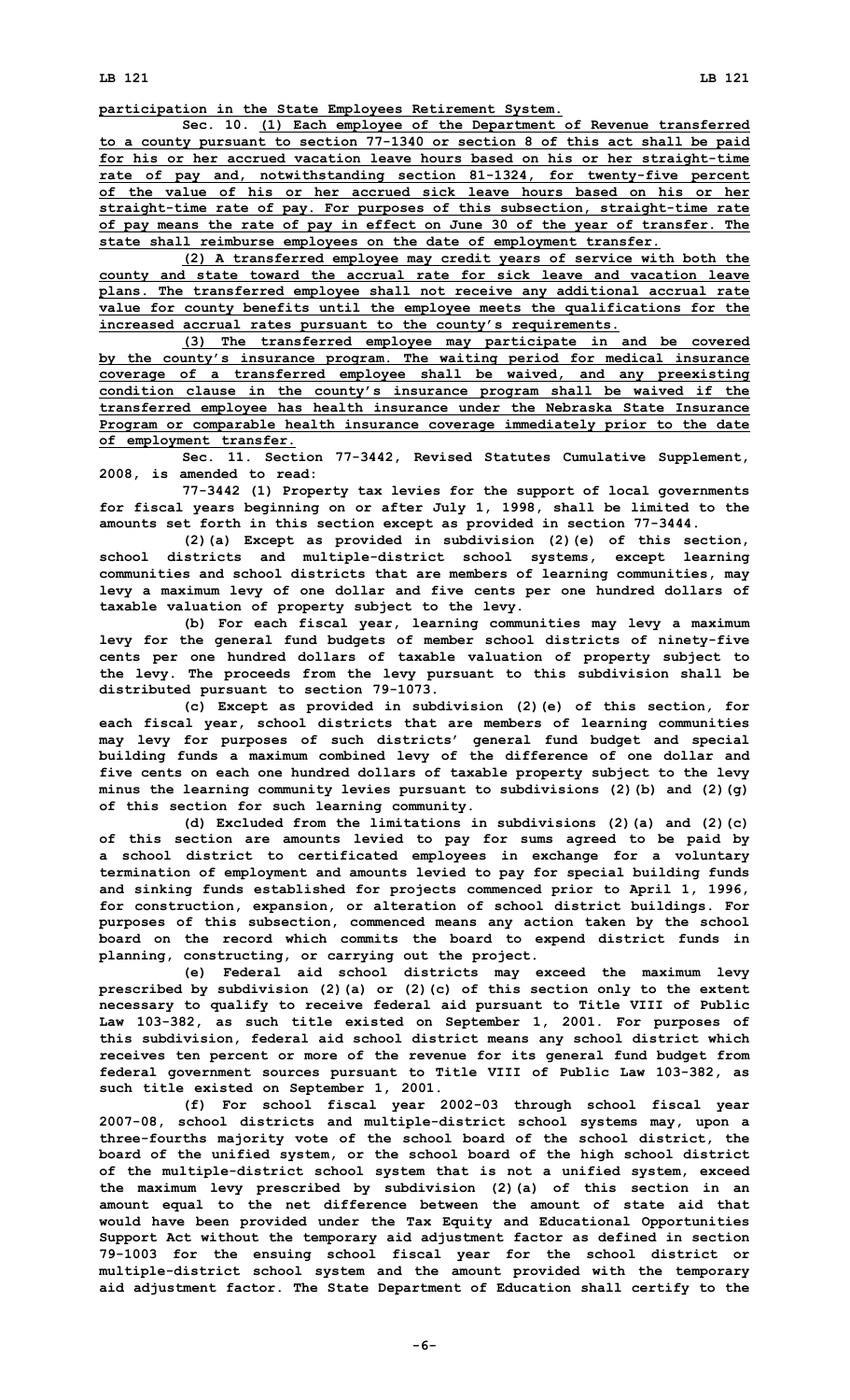**school districts and multiple-district school systems the amount by which the maximum levy may be exceeded for the next school fiscal year pursuant to this subdivision (f) of this subsection on or before February 15 for school fiscal years 2004-05 through 2007-08.**

**(g) For each fiscal year, learning communities may levy <sup>a</sup> maximum levy of two cents on each one hundred dollars of taxable property subject to the levy for special building funds for member school districts. The proceeds from the levy pursuant to this subdivision shall be distributed pursuant to section 79-1073.01.**

**(h) For each fiscal year, learning communities may levy <sup>a</sup> maximum levy of five cents on each one hundred dollars of taxable property subject to the levy for elementary learning center facilities and for up to fifty percent of the estimated cost for capital projects approved by the learning community coordinating council pursuant to section 79-2111.**

**(3) Community colleges may levy <sup>a</sup> maximum levy calculated pursuant to the Community College Foundation and Equalization Aid Act on each one hundred dollars of taxable property subject to the levy.**

**(4)(a) Natural resources districts may levy <sup>a</sup> maximum levy of four and one-half cents per one hundred dollars of taxable valuation of property subject to the levy.**

**(b) Natural resources districts shall also have the power and authority to levy <sup>a</sup> tax equal to the dollar amount by which their restricted funds budgeted to administer and implement ground water management activities and integrated management activities under the Nebraska Ground Water Management and Protection Act exceed their restricted funds budgeted to administer and implement ground water management activities and integrated management activities for FY2003-04, not to exceed one cent on each one hundred dollars of taxable valuation annually on all of the taxable property within the district.**

**(c) In addition, natural resources districts located in <sup>a</sup> river basin, subbasin, or reach that has been determined to be fully appropriated pursuant to section 46-714 or designated as overappropriated pursuant to section 46-713 by the Department of Natural Resources shall also have the power and authority to levy <sup>a</sup> tax equal to the dollar amount by which their restricted funds budgeted to administer and implement ground water management activities and integrated management activities under the Nebraska Ground Water Management and Protection Act exceed their restricted funds budgeted to administer and implement ground water management activities and integrated management activities for FY2005-06, not to exceed three cents on each one hundred dollars of taxable valuation on all of the taxable property within the district for fiscal year 2006-07 and each fiscal year thereafter through fiscal year 2011-12.**

**(5) Any educational service unit authorized to levy <sup>a</sup> property tax pursuant to section 79-1225 may levy <sup>a</sup> maximum levy of one and one-half cents per one hundred dollars of taxable valuation of property subject to the levy.**

**(6)(a) Incorporated cities and villages which are not within the boundaries of <sup>a</sup> municipal county may levy <sup>a</sup> maximum levy of forty-five cents per one hundred dollars of taxable valuation of property subject to the levy plus an additional five cents per one hundred dollars of taxable valuation to provide financing for the municipality's share of revenue required under an agreement or agreements executed pursuant to the Interlocal Cooperation Act or the Joint Public Agency Act. The maximum levy shall include amounts levied to pay for sums to support <sup>a</sup> library pursuant to section 51-201, museum pursuant to section 51-501, visiting community nurse, home health nurse, or home health agency pursuant to section 71-1637, or statue, memorial, or monument pursuant to section 80-202.**

**(b) Incorporated cities and villages which are within the boundaries of <sup>a</sup> municipal county may levy <sup>a</sup> maximum levy of ninety cents per one hundred dollars of taxable valuation of property subject to the levy. The maximum levy shall include amounts paid to <sup>a</sup> municipal county for county services, amounts levied to pay for sums to support <sup>a</sup> library pursuant to section 51-201, <sup>a</sup> museum pursuant to section 51-501, <sup>a</sup> visiting community nurse, home health nurse, or home health agency pursuant to section 71-1637, or <sup>a</sup> statue, memorial, or monument pursuant to section 80-202.**

**(7) Sanitary and improvement districts which have been in existence for more than five years may levy <sup>a</sup> maximum levy of forty cents per one hundred dollars of taxable valuation of property subject to the levy, and sanitary and improvement districts which have been in existence for five years or less shall not have <sup>a</sup> maximum levy. Unconsolidated sanitary and improvement districts which have been in existence for more than five years and are located in <sup>a</sup> municipal county may levy <sup>a</sup> maximum of eighty-five cents per hundred dollars of taxable valuation of property subject to the levy.**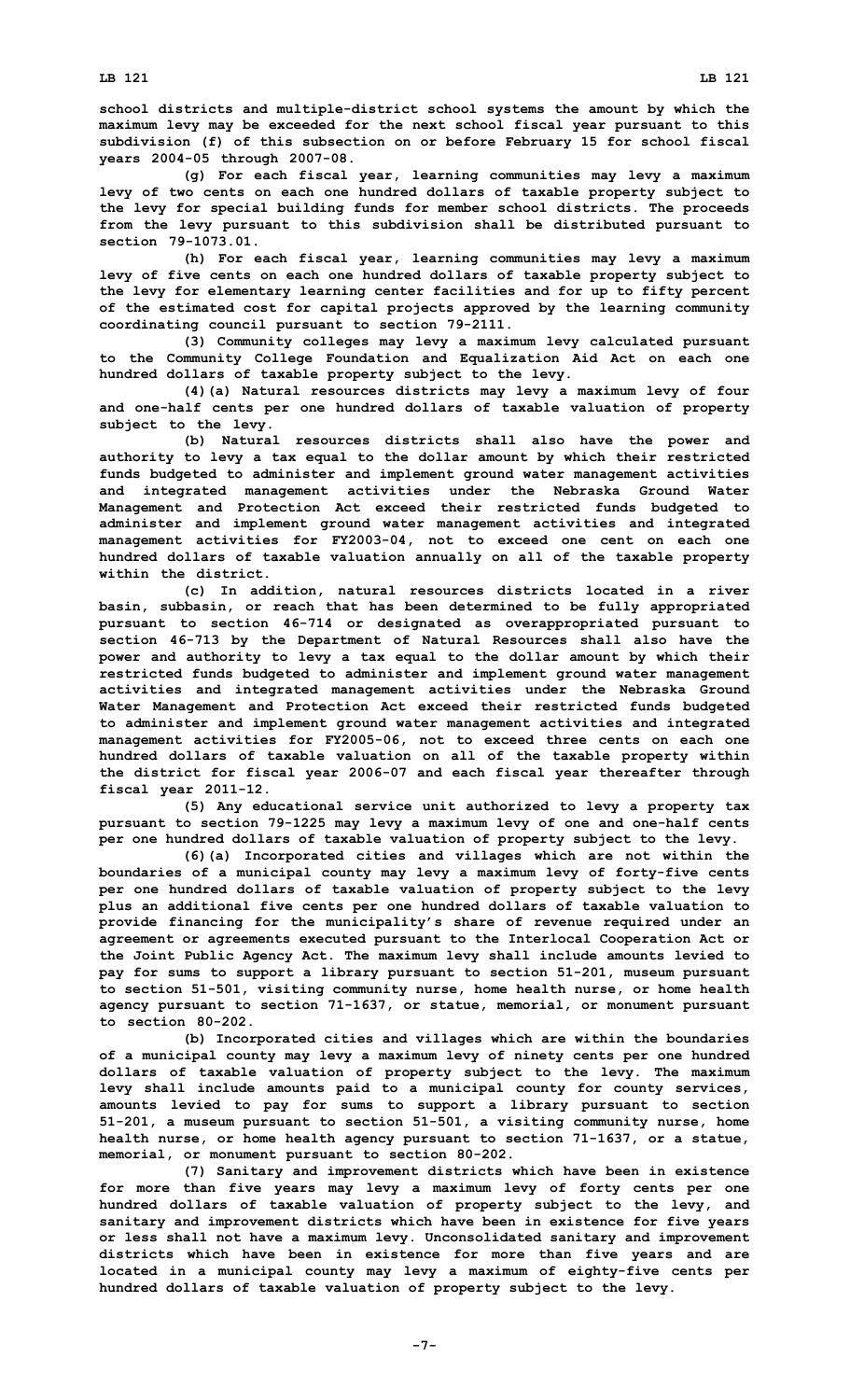**(8) Counties may levy or authorize <sup>a</sup> maximum levy of fifty cents per one hundred dollars of taxable valuation of property subject to the levy, except that five cents per one hundred dollars of taxable valuation of property subject to the levy may only be levied to provide financing for the county's share of revenue required under an agreement or agreements executed pursuant to the Interlocal Cooperation Act or the Joint Public Agency Act. The maximum levy shall include amounts levied to pay for sums to support <sup>a</sup> library pursuant to section 51-201 or museum pursuant to section 51-501. The county may allocate up to fifteen cents of its authority to other political subdivisions subject to allocation of property tax authority under subsection (1) of section 77-3443 and not specifically covered in this section to levy taxes as authorized by law which do not collectively exceed fifteen cents per one hundred dollars of taxable valuation on any parcel or item of taxable property. The county may allocate to one or more other political subdivisions subject to allocation of property tax authority by the county under subsection (1) of section 77-3443 some or all of the county's five cents per one hundred dollars of valuation authorized for support of an agreement or agreements to be levied by the political subdivision for the purpose of supporting that political subdivision's share of revenue required under an agreement or agreements executed pursuant to the Interlocal Cooperation Act or the Joint Public Agency Act. If an allocation by <sup>a</sup> county would cause another county to exceed its levy authority under this section, the second county may exceed the levy authority in order to levy the amount allocated. Property tax levies for costs of reassumption of the assessment function pursuant to section 77-1340 or section 8 of this act are not included in the levy limits established in this subsection for fiscal years 2010-11 through 2013-14.**

**(9) Municipal counties may levy or authorize <sup>a</sup> maximum levy of one dollar per one hundred dollars of taxable valuation of property subject to the levy. The municipal county may allocate levy authority to any political subdivision or entity subject to allocation under section 77-3443.**

**(10) Property tax levies for judgments, except judgments or orders from the Commission of Industrial Relations, obtained against <sup>a</sup> political subdivision which require or obligate <sup>a</sup> political subdivision to pay such judgment, to the extent such judgment is not paid by liability insurance coverage of <sup>a</sup> political subdivision, for preexisting lease-purchase contracts approved prior to July 1, 1998, for bonded indebtedness approved according to law and secured by <sup>a</sup> levy on property except as provided in section 44-4317 for bonded indebtedness issued by educational service units and school districts, and for payments by <sup>a</sup> public airport to retire interest-free loans from the Department of Aeronautics in lieu of bonded indebtedness at <sup>a</sup> lower cost to the public airport are not included in the levy limits established by this section.**

**(11) The limitations on tax levies provided in this section are to include all other general or special levies provided by law. Notwithstanding other provisions of law, the only exceptions to the limits in this section are those provided by or authorized by sections 77-3442 to 77-3444.**

**(12) Tax levies in excess of the limitations in this section shall be considered unauthorized levies under section 77-1606 unless approved under section 77-3444.**

**(13) For purposes of sections 77-3442 to 77-3444, political subdivision means <sup>a</sup> political subdivision of this state and <sup>a</sup> county agricultural society.**

**(14) For school districts that file <sup>a</sup> binding resolution on or before May 9, 2008, with the county assessors, county clerks, and county treasurers for all counties in which the school district has territory pursuant to subsection (7) of section 79-458, if the combined levies, except levies for bonded indebtedness approved by the voters of the school district and levies for the refinancing of such bonded indebtedness, are in excess of the greater of (a) one dollar and twenty cents per one hundred dollars of taxable valuation of property subject to the levy or (b) the maximum levy authorized by <sup>a</sup> vote pursuant to section 77-3444, all school district levies, except levies for bonded indebtedness approved by the voters of the school district and levies for the refinancing of such bonded indebtedness, shall be considered unauthorized levies under section 77-1606.**

**Sec. 12. Sections 3, 4, 5, 13, and 15 of this act become operative on July 1, 2013. The other sections of this act become operative on their effective date.**

**Sec. 13. Original sections 23-3202 and 32-519, Reissue Revised Statutes of Nebraska, and section 77-1339, Revised Statutes Cumulative Supplement, 2008, are repealed.**

**Sec. 14. Original section 13-520, Reissue Revised Statutes of Nebraska, and sections 13-519, 77-1340, 77-1342, and 77-3442, Revised Statutes**